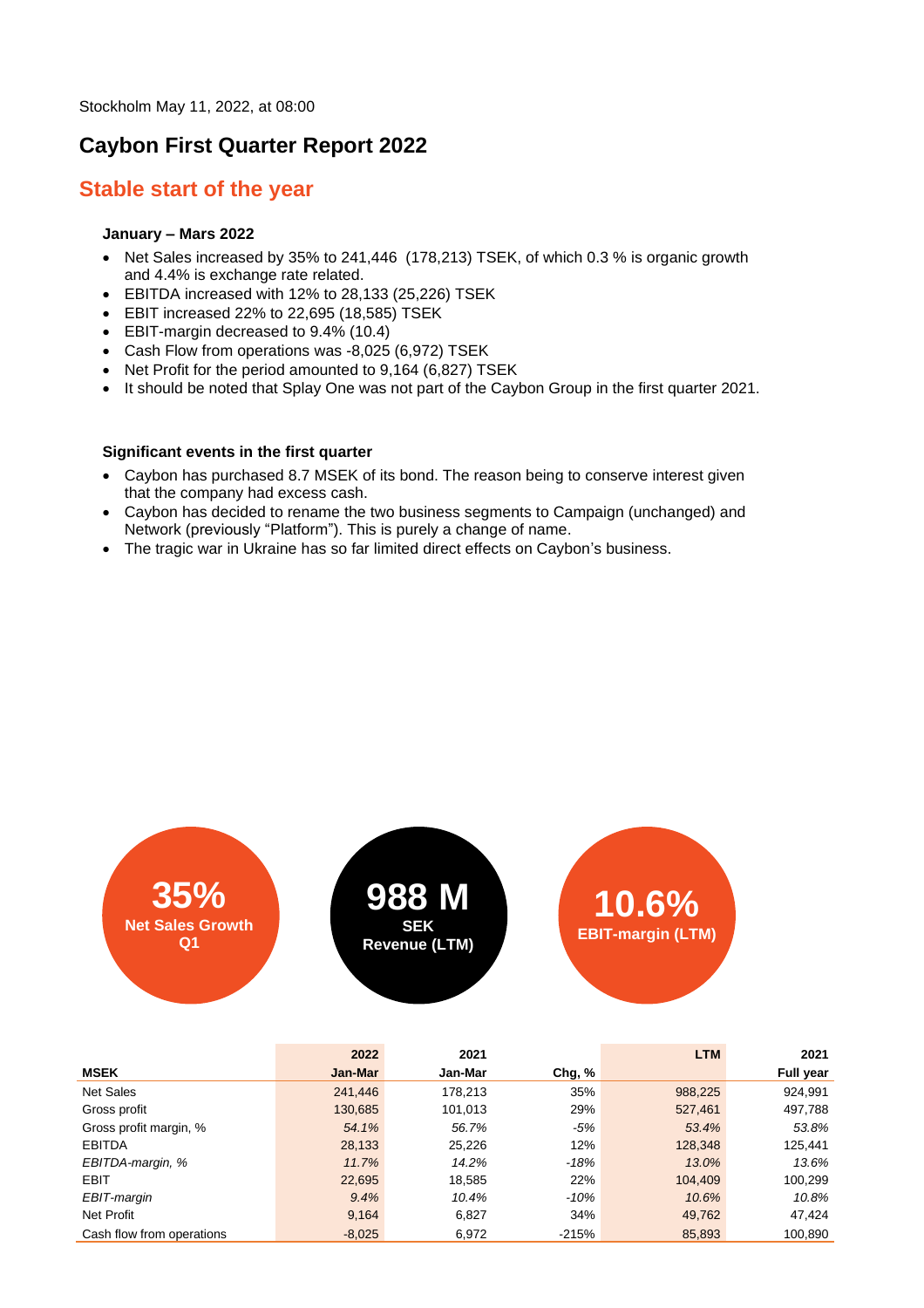# **Good start of the year**

**2022 has started well with stable revenues in both business segments and record performance in Newsner. All in all this gave us an all-time-high in EBIT for the first quarter amounting to 22.7 MSEK (18.6).** 

#### **Strong financial performance in the first quarter**

Caybon continues to grow and the EBIT level is the highest ever in Caybon's history. The revenue growth in the first quarter is mainly from the acquisition of Splay One and to some extent from Fx. Looking at EBIT which amounted to 22.7 MSEK (18.6) the increase come from both business segments and looking at the underlying business areas it is Mediaplanet and Appelberg in the Campaign segment and Newsner in the Network segment which has outperformed last year substantially.

#### **Digital media continues strong development**

The global marketing spend has grown at a pace of 7 percent per year until Covid impacted the industry in 2020. In 2021 the market rebounded and is now expected to grow again with around 6 percent per year according to PwC Global Media and Entertainment Outlook. Growth in ad spend is now almost solely coming from growth in digital advertising while analog advertising is declining somewhat. In 2021 the proportion of digital advertising was estimated at 62% as compared to 41% five years earlier in 2016. This demonstrates the advertising landscape that Caybon is active in and it is worth noting that the growth in digital ad spend is driven by growth of social media and video content according the the same PwC report.

In this landscape Caybon is well equipped to address varying client needs and we can profit from our capabilities in digital content, especially videos as well as its distribution capacity on various digital networks.

#### **Splay One transformation**

Splay One is the most recent addition to the Caybon group which joined in April last year. Splay One is the Nordic leader within branded entertainment and one of the largest Multi Channel Networks in the EMEA-region. With over 250 million video views a month, Splay One creates engaging content together with some of the biggest influencers in the Nordics. With YouTube and other social media platforms as main distribution channels Splay One is able to reach their client's target groups by producing creative content.

Splay One now continues its transformation. With the appointment of Jonna Säll as CEO of the Splay One the business area now has a head with a background in Caybon's entrepreneurial and sales oriented culture. Splay One continues its journey towards profitable growth, streamlining the cost base and increasing sales efficiency.



#### **Outlook**

Total ad spend and digital ad spend especially is set to increase. Caybon is well equipped to take advantage of this increasingly complex landscape. We will continue to adapt our capabilities and business models to the client's needs and the consumer's preferences.

The situation in Ukraine is very tragic and on a personal level we are all doing what we can to support them. From a corporate perspective Caybon has seen little impact so far from the various uncertainties arising. However, with increasing inflation, interest rates, supply chain issues and other matters the world is no doubt facing a great deal of uncertainty which could affect our clients and indirectly Caybon.

Richard Båge, CEO